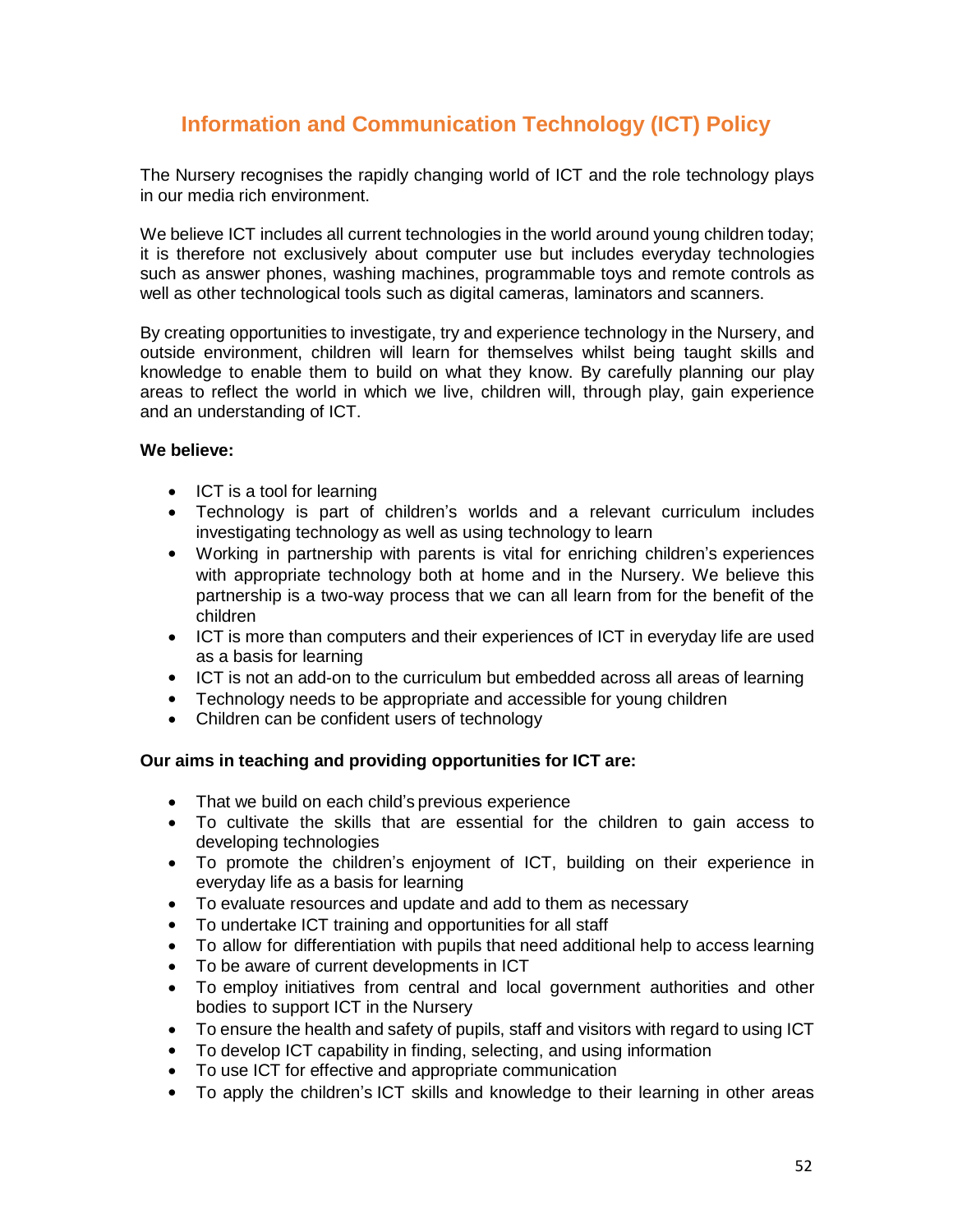of the curriculum

- To develop the children's understanding of everyday uses of ICT
- To develop technological literacy through a range of products which children will be familiar with and which will be easily understood and accessed
- To encourage children to work collaboratively, sharing knowledge, skills and enjoyment
- To develop a skills-based approach to computer use which puts the child in control of the equipment rather than the other way around
- To encourage children and staff to use the Internet to gain knowledge and support learning
- To use technology as a means of additional communication with families and the community

# **To ensure our aims are met, the following strategies will be employed:**

- Ongoing monitoring and recording of children's achievements and areas needing support and development
- Through planning, following observations to ensure a broad and balanced approach to ICT
- To have an environment in the Nursery which reflects our present technological world and where children can access equipment, computer and programmable toys with ease and confidence
- All children will have equal access to technological equipment
- Software availability will address language needs of pupils
- ICT equipment will be used to record the progress of children, for example, use of the Nursery digital camera and video camera
- ICT equipment will be used to display children's work and to enhance interactive displays
- Develop staff skills so that they are confident about when to use ICT for effective learning
- Use ICT tools to improve efficiency of Nursery management and communication both within the Nursery and with external communities – for example: using e-mail to communicate with parents, committee and other professionals
- Take advantage of government and retail initiatives to improve school resources.
- Health and safety procedures regarding computer use and the use of all electrical equipment will be adhered to as set out in the Health and Safety Policy, for example, regular testing of electrical equipment
- The Internet is available in the Nursery with a Policy and Procedure in place to safely support its use

# **Aims and Legislation**

It is our aim to ensure that all digital information that is used, recorded, transmitted or archived is managed in a way that will provide an environment in which children, parents and staff are safe from incorrect or inappropriate use. By so doing this will eliminate the following concerns:

- The inappropriate use of recording devices around children.
- The inappropriate use of Information Technology or other digital media.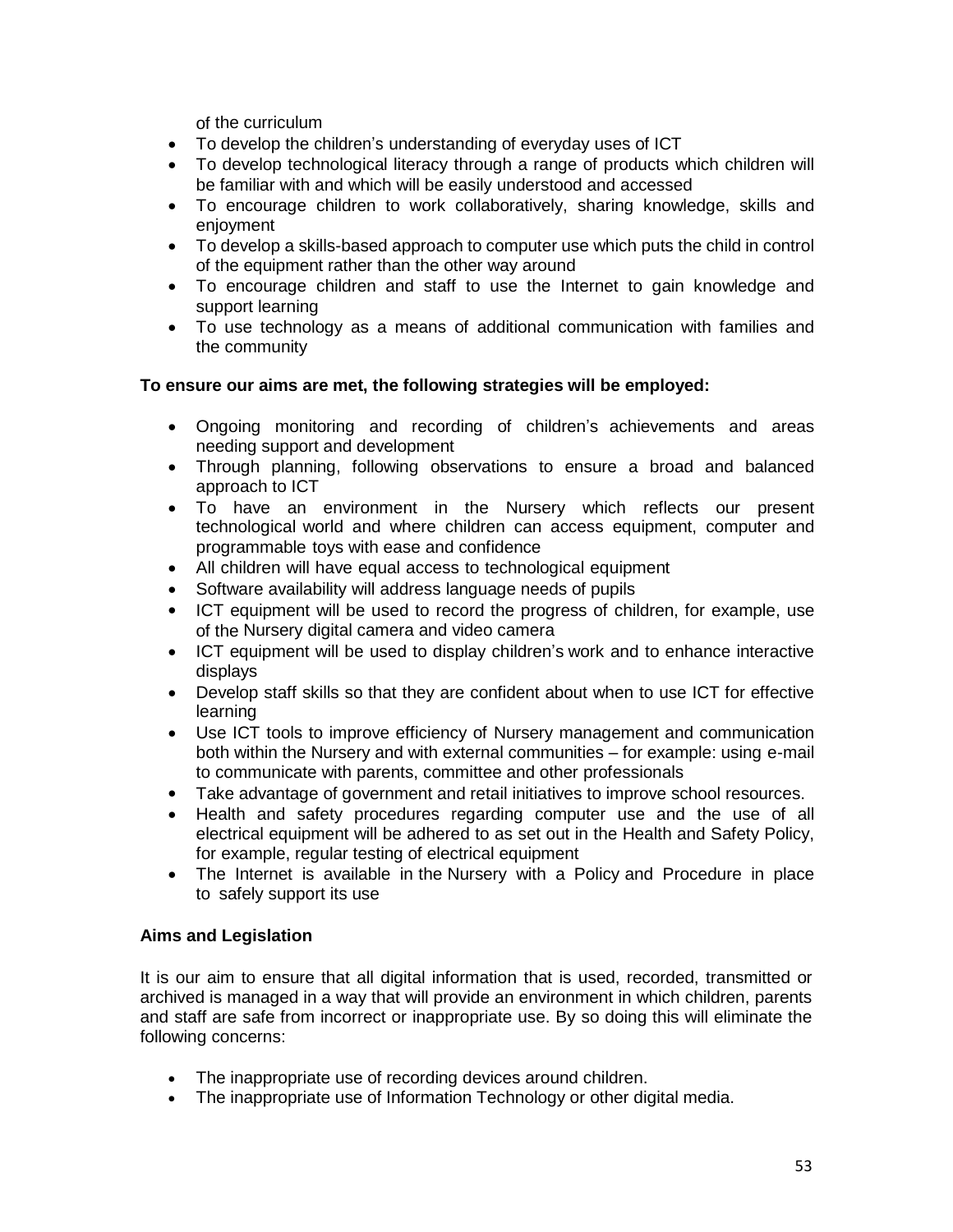This policy lays down clear guidelines which will ensure that everyone connected with the Nursery adheres to what we would deem as acceptable use of technology and media. In putting together this policy we have been mindful of the key objectives of the following legislation:

- The Computer Misuse Act (1990)
- The Copyright, Design and Patents Act (1988)
- The Data Protection Act (1998)
- Defamation Act (1996)
- Obscene Publications Act (1959)
- The Protection of Children Act (1978)
- The Criminal Justice Public Order Act (1994)
- The Telecommunications Act (1984)
- The Health and Safety at Work Act (1974)
- Discrimination Act (1975
- The Race Relations Act (1976)
- The CCTV Code of Practice produced by the Information Commissioner;
- The Human Rights Act 1998;
- The Regulation of Investigatory Powers Act 2000;

There is far too much information contained in these acts to disseminate here. Furthermore, we cannot be held liable if a parent / carer or visitor to the Nursery is in contravention of the law in this regard and we have exercised all reasonable care to ensure digital data is used in a responsible manner. Please refer to the Media Policy for staff and internal use for a complete view of how technology is deployed within the Nursery.

# **Learning and Teaching**

We employ a range of strategies and use our professional judgment to decide on the most appropriate styles of teaching and learning. To enable the child to become a confident and independent user of ICT, we use a balance of:

- Demonstration, modelling, discussion, presenting and sensitive intervention
- Peer to peer teaching and collaboration
- Planned learning opportunities
- A learning environment that encourages and enables children's spontaneous use of ICT
- Time for independent use with opportunities to experiment and explore
- Opportunities to play with all forms of appropriate technology

# **Curriculum Organisation**

Technology adds another dimension to children's opportunities to learn. The staff and management team take responsibility for continually researching these opportunities by finding new resources, replacing resources and by finding ways in which we can extend the children's learning:

- ICT tools are resourced and planned for and are to be used across all areas of learning
- ICT is used in indoor and outdoor learning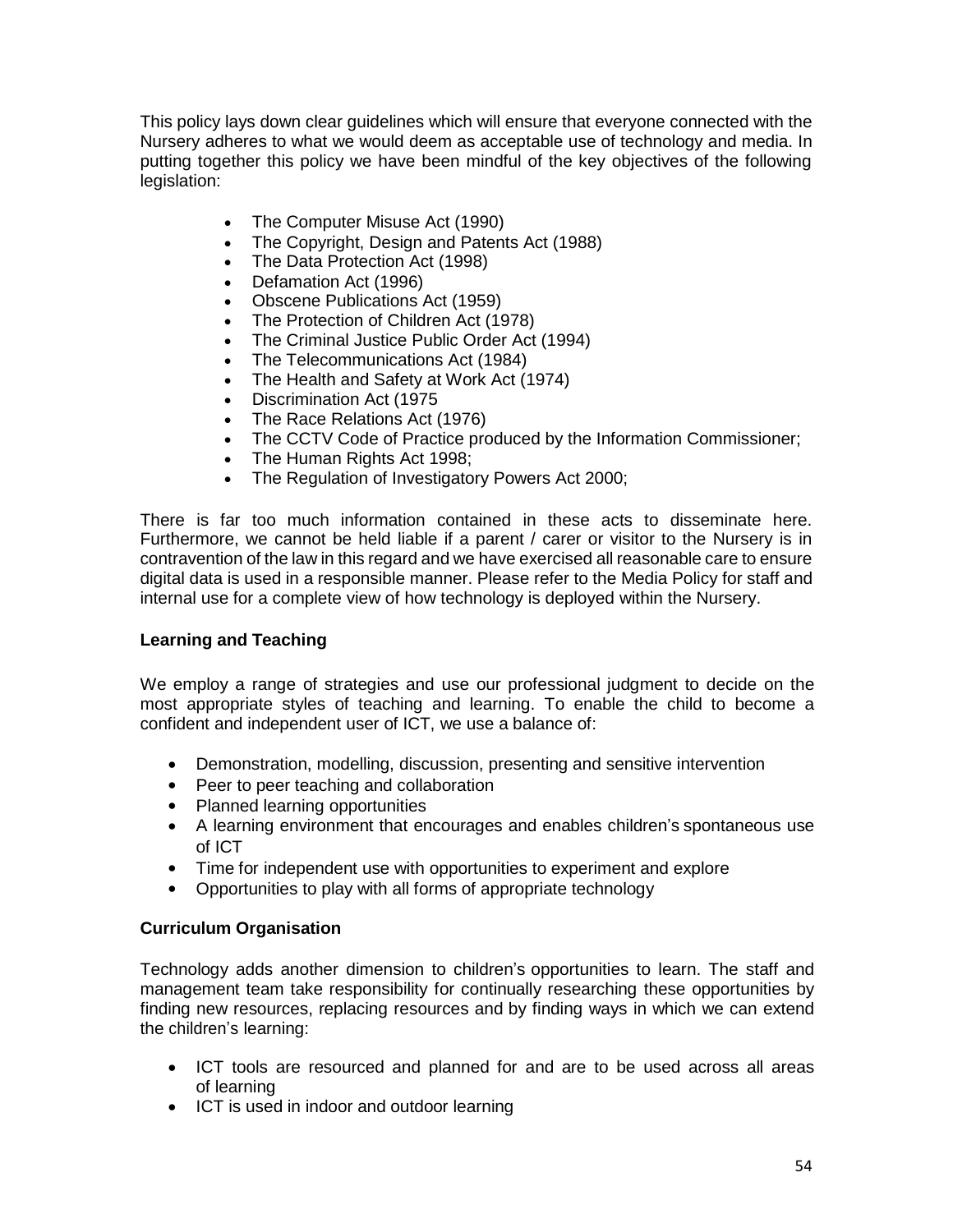- Children are encouraged towards independently choosing and using ICT appropriate for purpose
- Through role play with ICT resources, children will begin to understand technology in the real world, for example, playing with non-functioning keyboards as "rocket control panels", using a cardboard box as a pretend TV or playing with a till in the maths area
- By operating real electrical devices for example, using the cassette recorder to listen to stories
- Through a planned programme of activities on the computer where the staff have placed emphasis on the development of ICT capability or on the area of learning which is being supported by ICT
- Through the use of programmable toys
- Through walks in the local environment to encourage children to observe and talk about ICT – for example, looking at traffic lights or telephone boxes
- Through computer use: children are able to choose from a core of planned software, they are able to access the software independently and their previous experience is recognised and built on. They are encouraged to work together sharing and helping each other, adults interact and scaffold children's use and learning at the computer. All areas of learning, as well as discrete ICT, are provided for through appropriate software. Children are encouraged to see and use the computer as a tool to support their learning and links are made with experiences away from the computer – for example, the computer may be used to design a bug to be made in play dough, or photos to add to Famly

# **Access to ICT**

We aim to have:

- Suitable PC games and DVDs
- Two children's digital cameras
- Programmable toys
- A CD player
- Non-functioning pieces of technology which children can use for role play

# **Equal Opportunities**

It is our aim that:

- All children should have equal access to ICT in order to develop their personal ICT capability and understanding
- We ensure all ICT applications are free from violence and stereotyping
- We reflect the world we live in, with our cultures and races, in our choice of ICT applications

Our learning and teaching provides assurance that:

- Through planned experiences, all children have equal access to ICT applications
- Individual needs are observed, monitored and planned for providing appropriate access for all children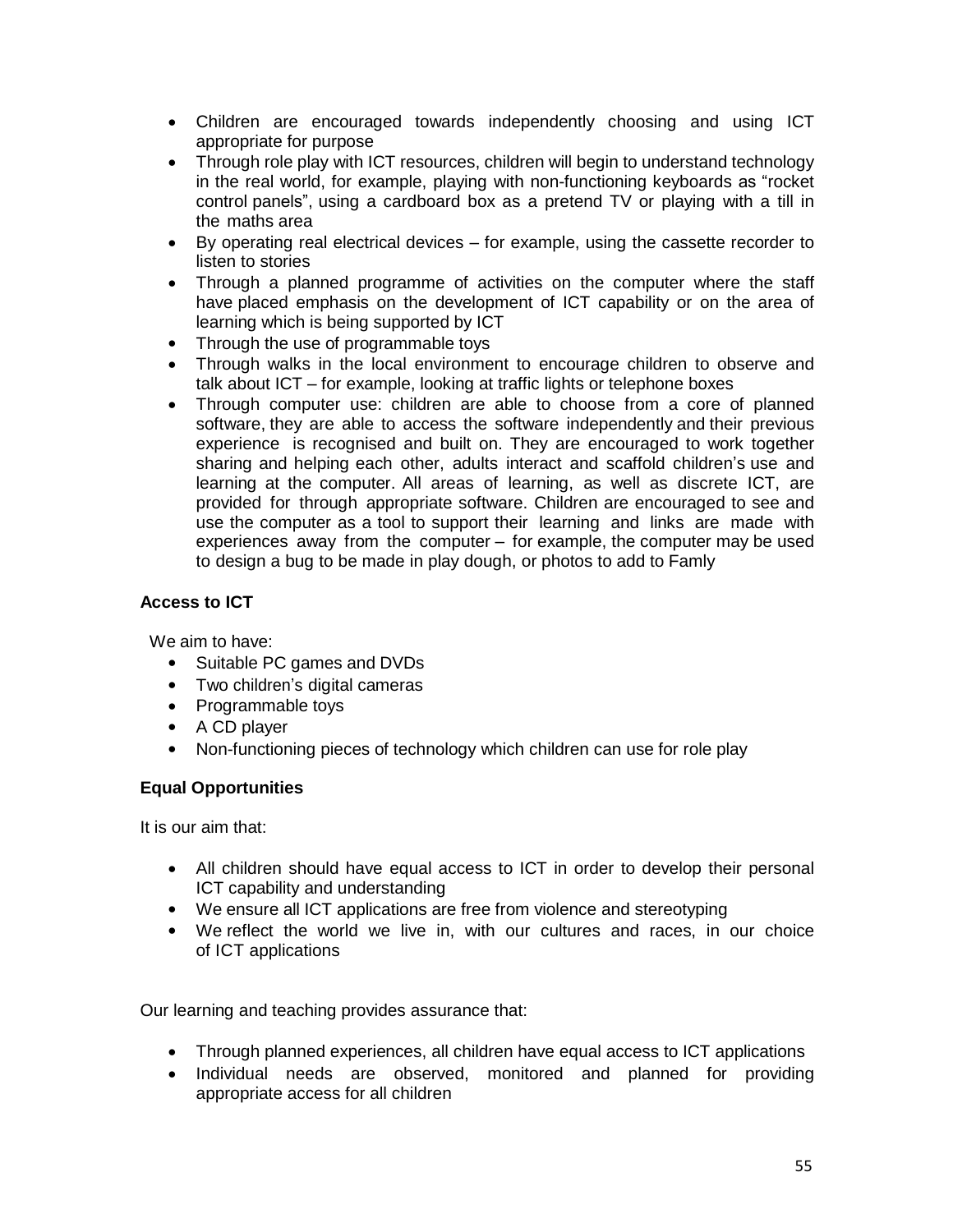- All groups of children will be monitored so that no one group miss's opportunities – for example, ongoing monitoring ensures girls have the same opportunities as the boys to use the computer
- Activities are planned which allow for different levels of achievement by children or that incorporate possibilities for extension work
- Gifted and talented children will have opportunities that will challenge them and allow for development. The SENCO advises on the IT support that can be provided to individual children with particular educational needs, including high ability children

# **Observing & Recording**

We endeavour to ensure that not only do children acquire skills and are able to use computer programs, but also, they increase their levels of confidence and independence.

ICT resources and experiences are identified within long, medium and short-term planning across all areas of learning. Both discrete ICT experiences as well as using ICT across areas of learning are planned for.

#### **Staff Development**

The Nursery recognises the need for ongoing training at a variety of levels and for a range of purposes:

- A record of each member of staff's training will be kept and updated on (office database)
- Individual training needs will be discussed at appraisal meetings

These experiences are observed and evaluated and next steps are built back into planning.

# **Protection from Online Access**

It is recognised that access to the Internet can enhance a child's development but that strict controls are necessary to deal with any undesirable material. To ensure these controls are in place, the following measures are taken:

- Access to screens is always in a visible area.
- Hardware should be switched off when staff are monitoring the use of the PC.
- The use of the Internet should always be supervised.
- An information Ethics Policy will be developed.
- De-fragmentation and scan disc to be run when required.
- Virus protection up-dates are ongoing.
- Firewall installed to protect from unwanted materials.

#### **Health & Safety**

We are aware of various health & safety issues when using computers with young children and the need to form good habits from the beginning: